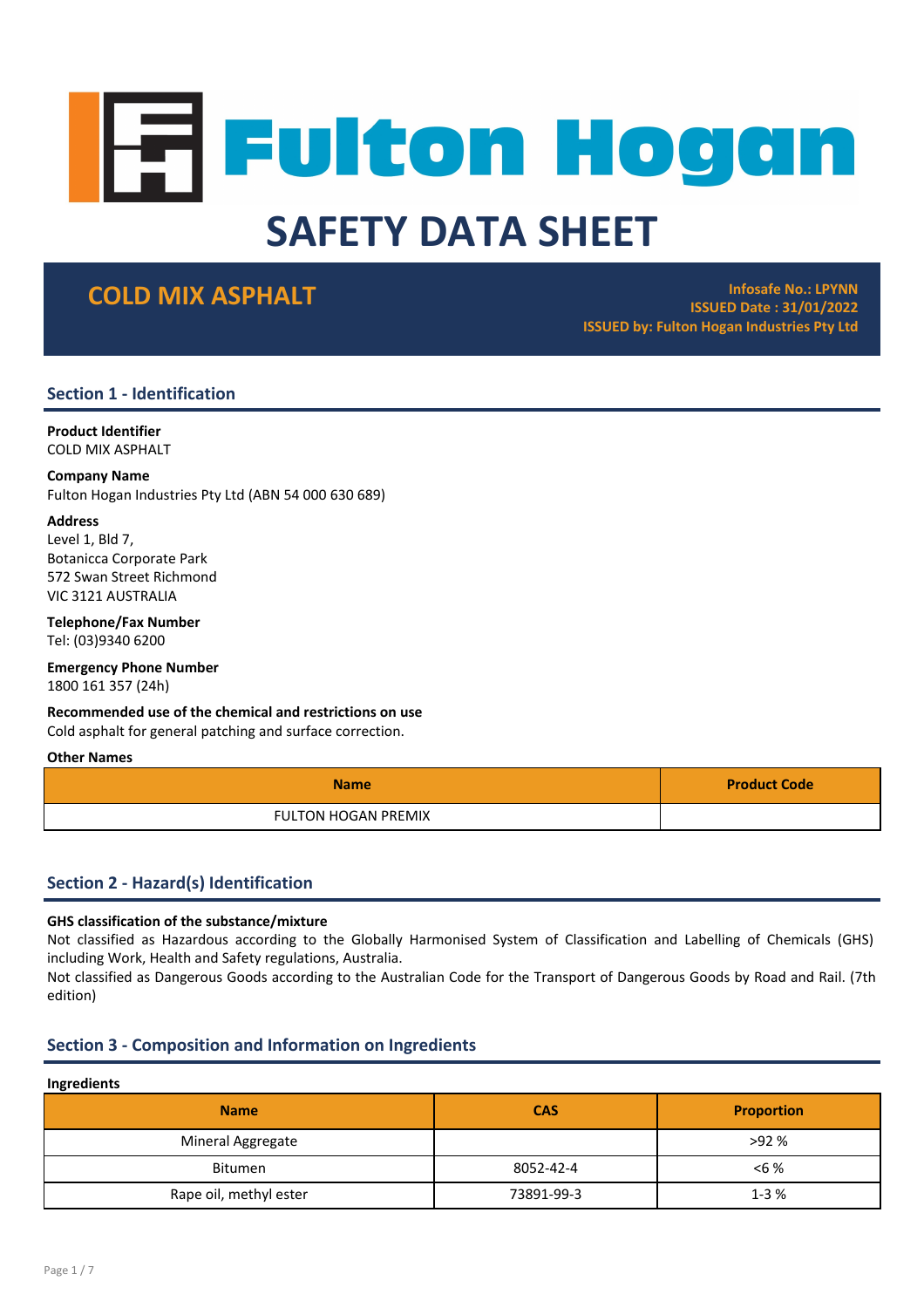# Section 4 - First Aid Measures

# Inhalation

If inhaled, remove affected person from contaminated area. Keep at rest until recovered. If symptoms develop and/or persist seek medical attention.

# Ingestion

Do not induce vomiting. Wash out mouth thoroughly with water. Seek medical attention.

# Skin

Wash affected area thoroughly with soap and water. If symptoms develop seek medical attention.

If molten material adheres to skin, do not attempt to remove. Cool with cold water, wrap loosely with bandage or cloth and immediately seek trained medical attention.

# Eye

If in eyes, hold eyelids apart and flush the eyes continuously with running water. Remove contact lenses. Continue flushing for several minutes until all contaminants are washed out completely. If symptoms develop and/or persist seek medical attention. Cool eyes rapidly with cold water after contact with molten polymer. Do not attempt to remove molten material. Seek immediate medical attention.

# First Aid Facilities

Eyewash and normal washroom facilities.

Advice to Doctor

Treat symptomatically.

# Other Information

For advice in an emergency, contact a Poisons Information Centre (Phone Australia 131 126) or a doctor at once.

# Section 5 - Firefighting Measures

# Suitable Extinguishing Media

Use carbon dioxide, dry chemical, foam, water mist or water spray.

# Hazards from Combustion Products

Under fire conditions this product may emit toxic and/or irritating fumes, smoke and gases including carbon monoxide, carbon dioxide and oxides of nitrogen.

# Specific hazards arising from the chemical

Combustible solid, this product will burn if exposed to fire.

### Decomposition Temperature

Not available

# Precautions in connection with Fire

Fire fighters should wear Self-Contained Breathing Apparatus (SCBA) operated in positive pressure mode and full protective clothing to prevent exposure to vapours or fumes. Water spray may be used to cool down heat-exposed containers. Fight fire from safe location. This product should be prevented from entering drains and watercourses.

# Section 6 - Accidental Release Measures

### Emergency Procedures

Wear appropriate personal protective equipment and clothing to prevent exposure. Extinguish or remove all sources of ignition and stop leak if safe to do so. Increase ventilation. Evacuate all unprotected personnel. If possible contain the spill. Place inert absorbent, non-combustible material onto spillage. Use clean non-sparking tools to collect the material and place into suitable labelled containers for subsequent recycling or disposal. Dispose of waste according to the applicable local and national regulations. If contamination of sewers or waterways occurs inform the local water and waste management authorities in accordance with local regulations.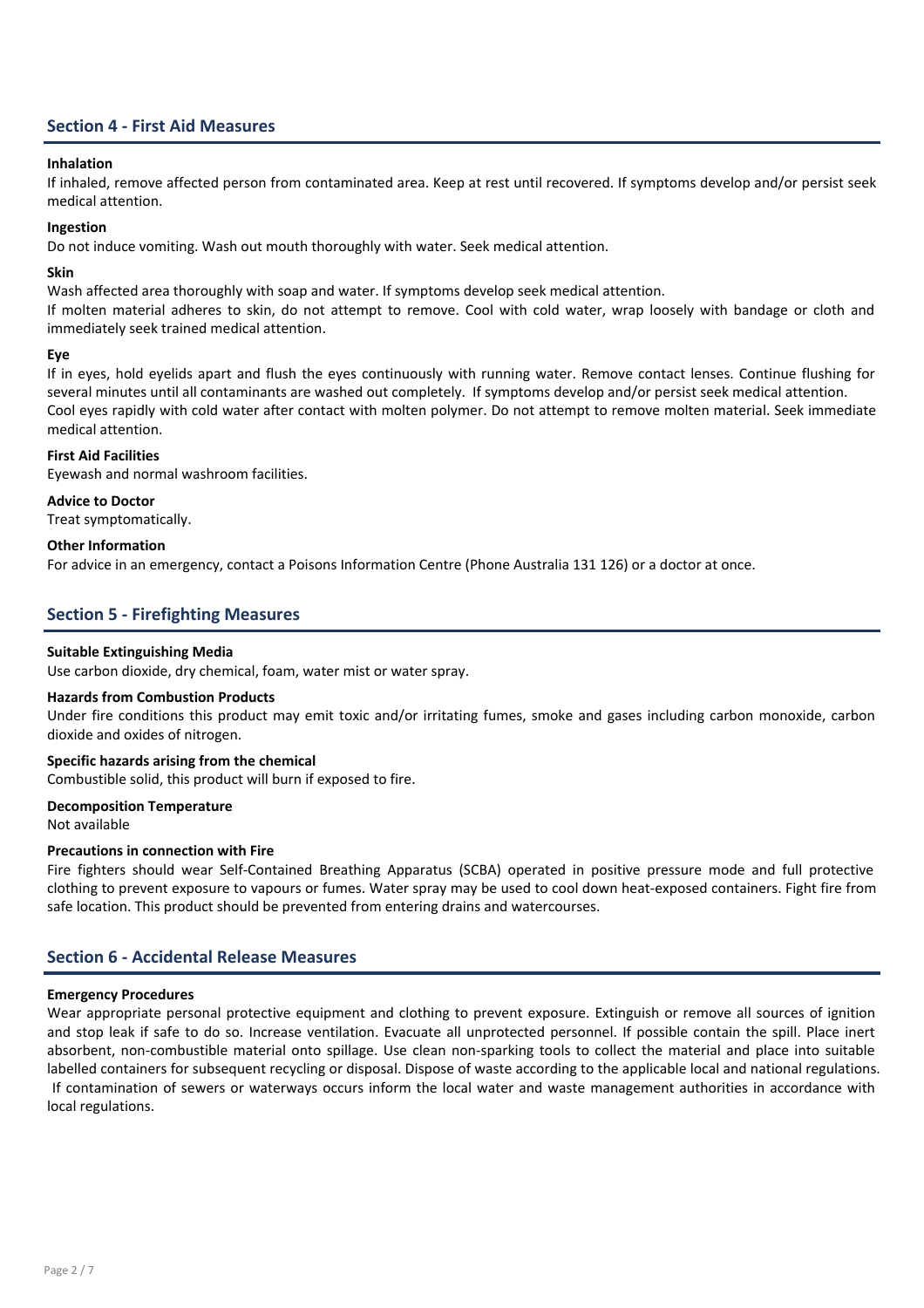# Section 7 - Handling and Storage

# Precautions for Safe Handling

Avoid inhalation of vapours and mists, and skin or eye contact. Use only in a well ventilated area. Keep containers sealed when not in use. Prevent the build up of mists or vapours in the work atmosphere. Do not use near ignition sources. Do not pressurise, cut, heat or weld containers as they may contain hazardous residues. Maintain high standards of personal hygiene by washing hands prior to eating, drinking, smoking or using toilet facilities. Avoid contact with molten material.

# Conditions for safe storage, including any incompatibilities

Store in a cool, dry, well-ventilated area away from sources of ignition, oxidising agents, strong acids, foodstuffs, and clothing. Keep containers closed when not in use, securely sealed and protected against physical damage. Inspect regularly for deficiencies such as damage or leaks. Have appropriate fire extinguishers available in and near the storage area. Take precautions against static electricity discharges. Use proper grounding procedures. Ensure that storage conditions comply with applicable local and national regulations.

For information on the handling of Combustible dusts and grounding procedure reference should be made to Australian Standard AS/NZS 4745 - 'Code of Practice for Handling Combustible Dusts'.

For information on the design of the storeroom, reference should be made to Australian Standard AS1940 - The storage and handling of flammable and combustible liquids.

# Section 8 - Exposure Controls and Personal Protection

### Occupational exposure limit values

No exposure standards have been established for this material. However, the available exposure limits for ingredients are listed below:

Bitumen fumes TWA: 5 mg/ $m<sup>3</sup>$ Vegetable oil mists TWA:  $10 \text{ mg/m}^3$ 

TWA (Time Weighted Average): The average airborne concentration of a particular substance when calculated over a normal eighthour working day, for a five-day week. Source: Safe Work Australia

# Biological Monitoring

No biological limits allocated.

Control Banding Not available

### Engineering Controls

Provide sufficient ventilation to keep airborne levels below the exposure limits or as low as possible. Where vapours or mists are generated, particularly in enclosed areas, and natural ventilation is inadequate, a flameproof exhaust ventilation system is required. Refer to relevant regulations for further information concerning ventilation requirements.

### Respiratory Protection

If engineering controls are not effective in controlling airborne exposure then an approved respirator with a replaceable dust/ particulate filter should be used. Refer to relevant regulations for further information concerning respiratory protective requirements. Reference should be made to Australian Standards AS/NZS 1715, Selection, Use and Maintenance of Respiratory Protective Devices; and AS/NZS 1716, Respiratory Protective Devices, in order to make any necessary changes for individual circumstances.

# Eye and Face Protection

Safety glasses with side shields, chemical goggles or full-face shield as appropriate should be used. Final choice of appropriate eye/ face protection will vary according to individual circumstances. Eye protection devices should conform to relevant regulations. Eye protection should conform with Australian/New Zealand Standard AS/NZS 1337 (series) - Eye Protectors for Industrial Applications.

### Hand Protection

Wear gloves of impervious material such as PVC or leather. Final choice of appropriate gloves will vary according to individual circumstances i.e. methods of handling or according to risk assessments undertaken. Occupational protective gloves should conform to relevant regulations. Reference should be made to AS/NZS 2161.1: Occupational protective gloves - Selection, use and maintenance.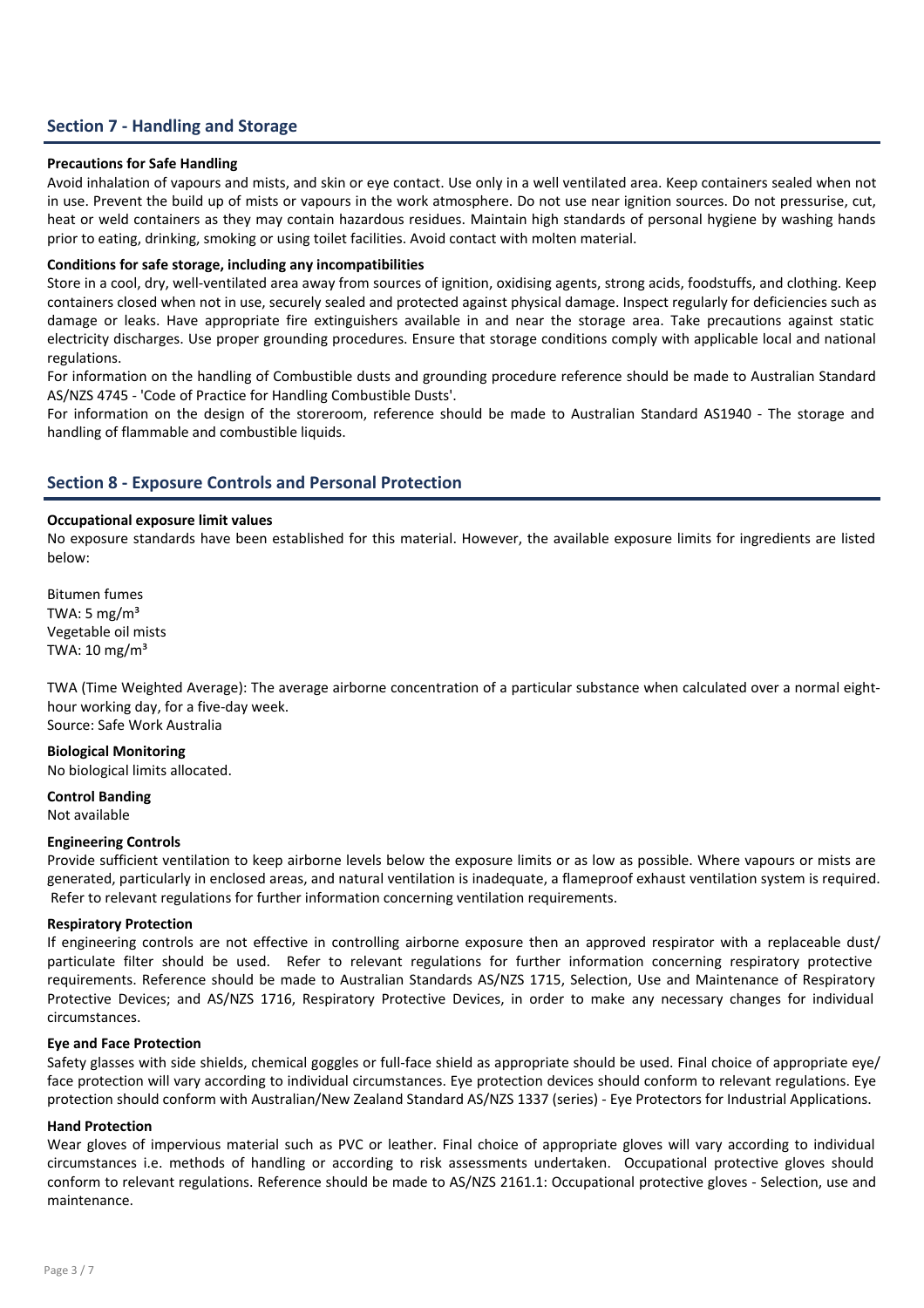# Thermal Hazards

Wear appropriate thermal protective clothing, when necessary.

# Body Protection

Suitable protective workwear, e.g. cotton overalls buttoned at neck and wrist is recommended. Chemical resistant apron is recommended where large quantities are handled.

# Section 9 - Physical and Chemical Properties

| <b>Properties</b>                                             | <b>Description</b> | <b>Properties</b>              | <b>Description</b>                                                       |
|---------------------------------------------------------------|--------------------|--------------------------------|--------------------------------------------------------------------------|
| Form                                                          | Semi Solid         | Appearance                     | Solid black asphalt mixture<br>with aggregate at ambient<br>temperature. |
| Colour                                                        | <b>Black</b>       | Odour                          | Oily                                                                     |
| <b>Melting Point</b>                                          | Not available      | <b>Boiling Point</b>           | Not available                                                            |
| <b>Decomposition Temperature</b>                              | Not available      | <b>Solubility in Water</b>     | Insoluble                                                                |
| pH                                                            | Not applicable     | <b>Vapour Pressure</b>         | Not available                                                            |
| Relative Vapour Density (Air=1) Not available                 |                    | <b>Evaporation Rate</b>        | Not available                                                            |
| <b>Odour Threshold</b>                                        | Not available      | <b>Viscosity</b>               | Not available                                                            |
| <b>Partition Coefficient: n-</b><br>octanol/water (log value) | Not available      | <b>Density</b>                 | $2.2 - 2.4$ tonnes/m <sup>3</sup>                                        |
| <b>Flash Point</b>                                            | $>160^{\circ}$ C   | <b>Flammability</b>            | Combustible solid                                                        |
| <b>Auto-Ignition Temperature</b>                              | Not available      | <b>Explosion Limit - Upper</b> | Not available                                                            |
| <b>Explosion Limit - Lower</b>                                | Not available      |                                |                                                                          |

# Section 10 - Stability and Reactivity

### Reactivity

Reacts with incompatible materials.

### Chemical Stability

Stable under normal conditions of storage and handling.

# Possibility of hazardous reactions

Will react with incompatibles.

# Conditions to Avoid

Extremes of temperature and direct sunlight. Dust accumulation, heat and other sources of ignition.

# Incompatible Materials

Strong oxidizing agents.

# Hazardous Decomposition Products

Under fire conditions this product may emit toxic and/or irritating fumes, smoke and gases including carbon monoxide, carbon dioxide and oxides of nitrogen.

### Hazardous Polymerization

Will not occur.

# Section 11 - Toxicological Information

# Toxicology Information

No toxicity data available for this material. The available toxicity data for the ingredients are as follows:

### Acute Toxicity - Oral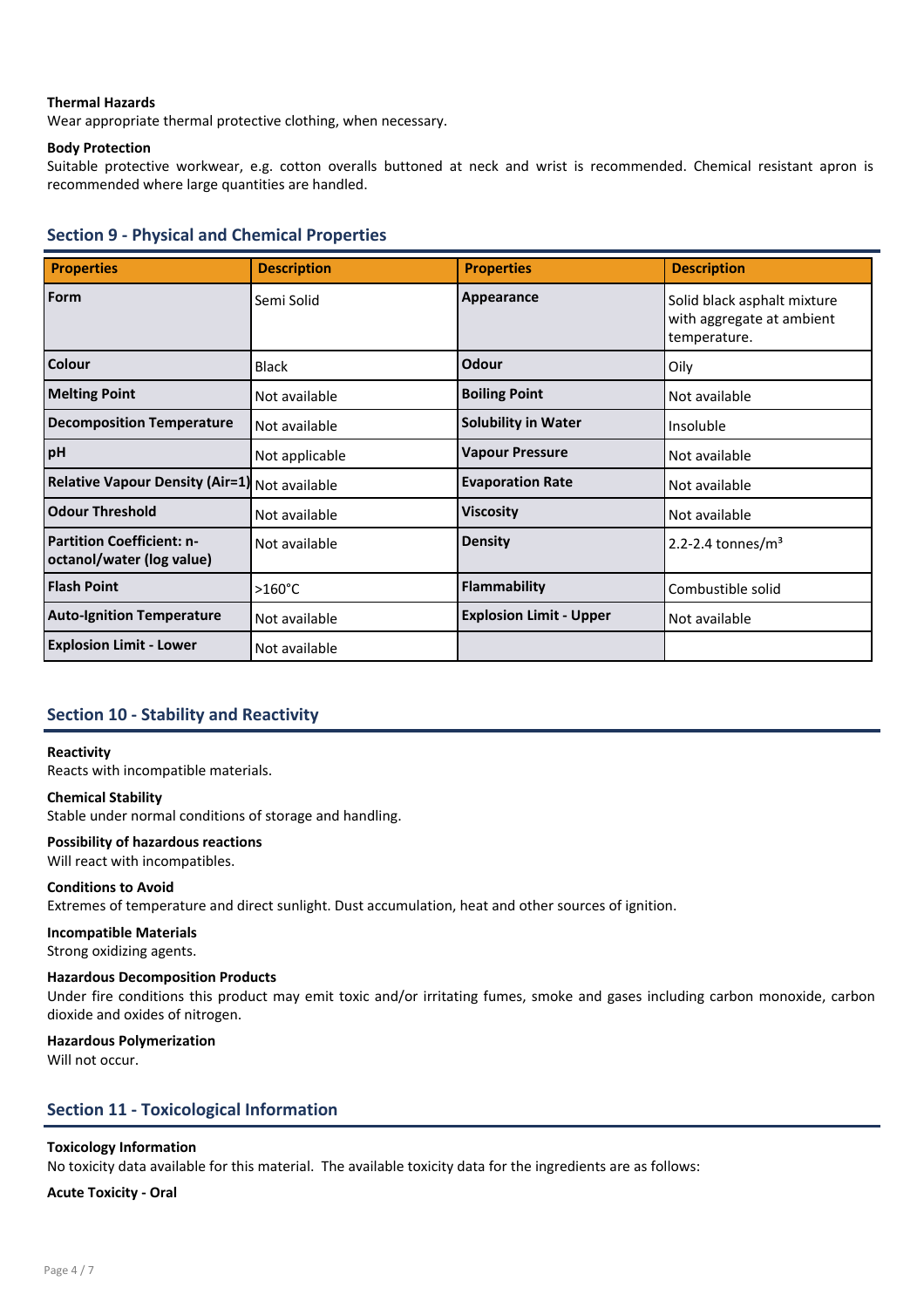Toxicity data for Bitumen: LD50 (Rat): >5000 mg/kg

### Ingestion

Ingestion of this product may irritate the gastric tract causing nausea and vomiting.

### Inhalation

Inhalation of product vapours may cause irritation of the nose, throat and respiratory system.

### Skin

May be irritating to skin. The symptoms may include redness, itching and swelling. Contact with molten product can cause severe irritation and thermal burns with permanent scarring of tissue.

### Eye

May be irritating to eyes. The symptoms may include redness, itching and tearing. Contact with molten product can cause severe irritation and thermal burns with permanent scarring of tissue.

# Respiratory Sensitisation

Not expected to be a respiratory sensitiser.

Skin Sensitisation Not expected to be a skin sensitiser.

Germ Cell Mutagenicity Not considered to be a mutagenic hazard.

### Carcinogenicity

Not considered to be a carcinogenic hazard.

Bitumen is listed as a Group 2B: Possibly carcinogenic to humans according to International Agency for Research on Cancer (IARC).

Reproductive Toxicity Not considered to be toxic to reproduction.

STOT - Single Exposure Not expected to cause toxicity to a specific target organ.

# STOT - Repeated Exposure

Not expected to cause toxicity to a specific target organ.

Aspiration Hazard

Not expected to be an aspiration hazard.

# Section 12 - Ecological Information

# **Ecotoxicity**

No ecological data are available for this material.

Persistence and degradability Not available

Mobility Not soluble in water.

Bioaccumulative Potential Not available

Other Adverse Effects Not available

Environmental Protection Prevent this material entering waterways, drains and sewers.

# Hazardous to the Ozone Layer

This product is not expected to deplete the ozone layer.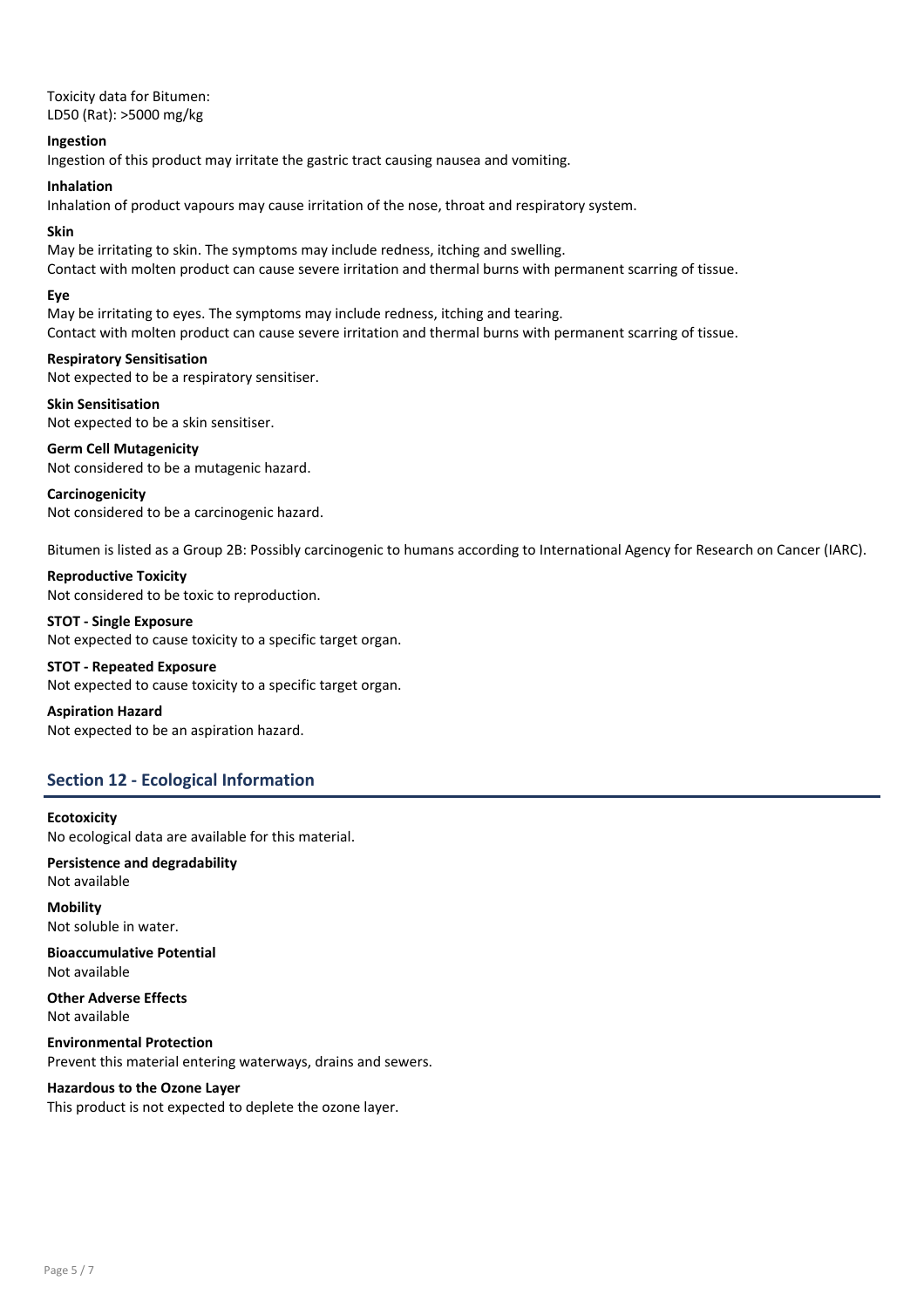# Section 13 - Disposal Considerations

### Disposal Considerations

The disposal of the spilled or waste material must be done in accordance with applicable local and national regulations. To minimise personal exposure to the chemical, refer to Section 8—Exposure controls and personal protection.

# Section 14 - Transport Information

### Transport Information

Not classified as Dangerous Goods according to the Australian Code for the Transport of Dangerous Goods by Road and Rail. (7th edition)

Not classified as Dangerous Goods by the criteria of the International Air Transport Association (IATA) Dangerous Goods Regulations for transport by air.

Not classified as Dangerous Goods by the criteria of the International Maritime Dangerous Goods Code (IMDG Code) for transport by sea.

ADG U.N. Number None Allocated

ADG Proper Shipping Name None Allocated

ADG Transport Hazard Class None Allocated

Special Precautions for User Not available

IMDG Marine pollutant No

Transport in Bulk Not available

# Section 15 - Regulatory Information

### Regulatory Information

Not classified as Hazardous according to the Globally Harmonised System of Classification and Labelling of Chemicals (GHS) including Work, Health and Safety Regulations, Australia.

Not classified as a Scheduled Poison according to the Standard for the Uniform Scheduling of Medicines and Poisons (SUSMP).

# Poisons Schedule

Not Scheduled

# Australia (AICIS)

All components of this product are listed on the Inventory or exempted.

Montreal Protocol

Not listed

Stockholm Convention Not listed

Rotterdam Convention Not listed

International Convention for the Prevention of Pollution from Ships (MARPOL) Not available

Agricultural and Veterinary Chemicals Act 1994 Not available